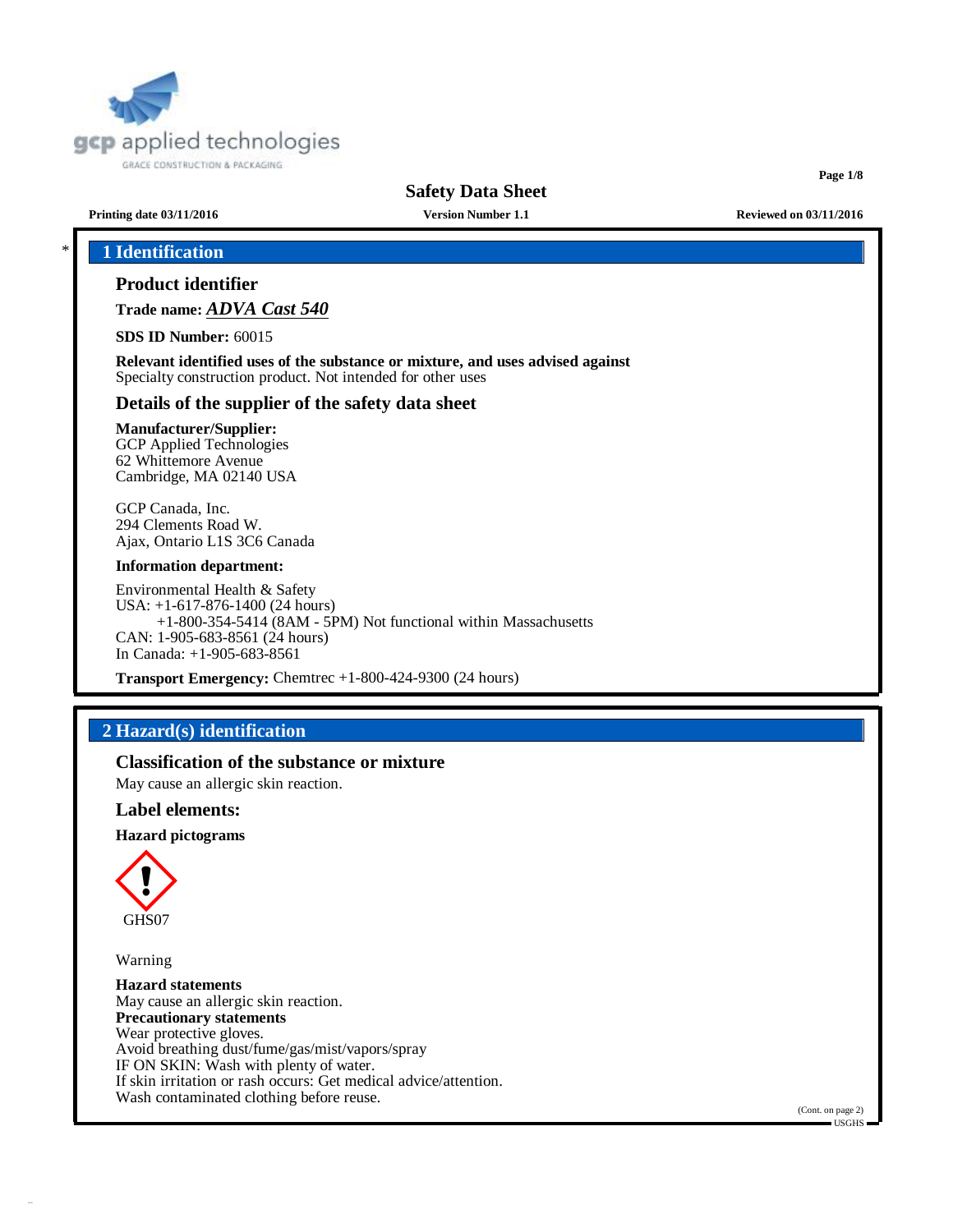**Printing date 03/11/2016 Version Number 1.1 Reviewed on 03/11/2016**

# **Trade name:** *ADVA Cast 540*

Dispose of contents/container in accordance with local/regional/national/international regulations. **NFPA ratings (scale 0 - 4)**

1 1  $\overline{0}$ Health  $= 1$  $Fire = 1$ Reactivity  $= 0$ 

### **HMIS-ratings (scale 0 - 4)**

 HEALTH FIRE **REACTIVITY** 0 1 1  $Health = 1$  $Flammability = 1$ Reactivity  $= 0$ 

# **Other hazards**

**Results of PBT and vPvB assessment**

**PBT:** Not applicable. **vPvB:** Not applicable.

# **3 Composition/information on ingredients**

### **Chemical characterization: Mixtures**

**Description:** Mixture of the substances listed below with additional nonhazardous ingredients.

## **Hazardous components:**

26172-55-4 5-chloro-2-methyl-2H-isothiazol-3-one 0.0-0.1%

**Additional information:** For the wording of the listed hazard phrases refer to section 16.

# \* **4 First-aid measures**

# **Description of first aid measures**

## **General information:**

Get medical advice/attention if you feel unwell.

#### **After skin contact:**

Immediately wash contaminated skin with soap or mild detergent and water. If this chemical soaks clothing, immediately remove clothing and wash skin.

#### **After eye contact:**

Rinse opened eye for several minutes under running water.

Seek immediate medical advice.

#### **After swallowing:**

Wash out mouth with water

Do not induce vomiting; immediately call for medical help.

Never give anything by mouth to an unconscious person.

#### **Information for doctor:**

**Most important symptoms and effects, both acute and delayed** May cause sensitization by skin contact.

(Cont. on page 3) USGHS

(Cont. from page 1)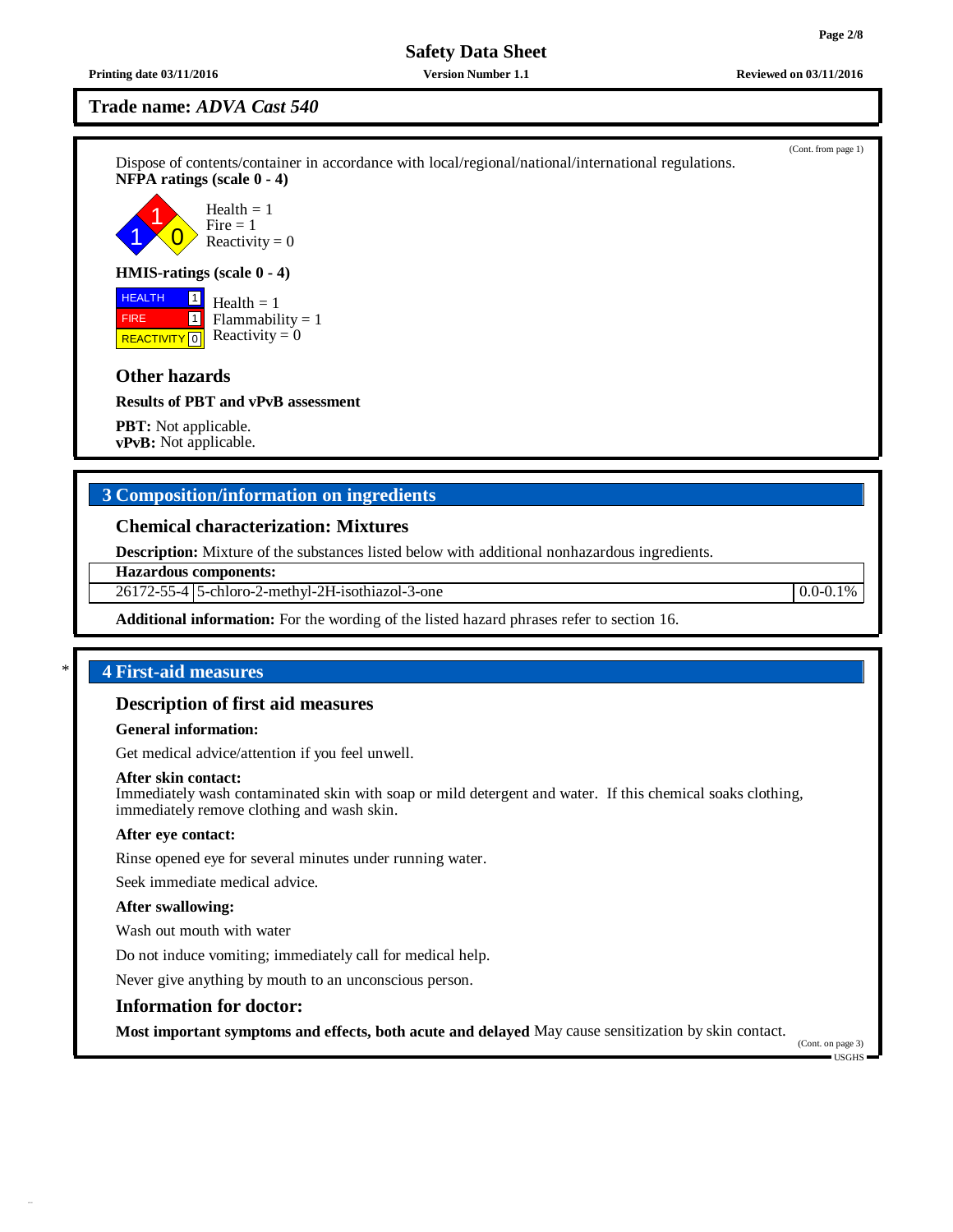# **Safety Data Sheet**

#### **Printing date 03/11/2016 Version Number 1.1 Reviewed on 03/11/2016**

**Trade name:** *ADVA Cast 540*

(Cont. from page 2)

## **Indication of any immediate medical attention and special treatment needed**

No further relevant information available.

# **5 Fire-fighting measures**

**Special hazards arising from the substance or mixture** No further relevant information available.

**Additional information** Collect contaminated fire fighting water separately. It must not enter the sewage system.

# **6 Accidental release measures**

# **Personal precautions, protective equipment and emergency procedures**

Wear protective equipment. Keep unprotected persons away.

# **Methods and material for containment and cleaning up:**

Contain and/or absorb spill with inert material (i.e. sand, vermiculite) then place in a suitable container.

Sweep up spilled product into receptacles.

Dispose contaminated material as waste according to section 13 of the SDS.

## **Reference to other sections**

See Section 7 for information on safe handling.

See Section 8 for information on personal protection equipment.

See Section 13 for disposal information.

# **7 Handling and storage**

# **Handling:**

## **Precautions for safe handling**

Open and handle receptacle with care.

Prevent formation of aerosols. Avoid contact with eyes, skin and clothing. Do not take internally. Practice good personal hygiene to avoid ingestion. Use only with adequate ventilation. Wash clothing before reuse. FOR PROFESSIONAL USE ONLY. KEEP OUT OF CHILDREN'S REACH.

**Information about protection against explosions and fires:** No special measures required.

# **Conditions for safe storage, including any incompatibilities**

**Storage:**

**Information about storage in one common storage facility:** No special measures required.

**Further information about storage conditions:** Keep receptacle tightly sealed.

**Specific end use(s)** No further relevant information available.

USGHS (Cont. on page 4)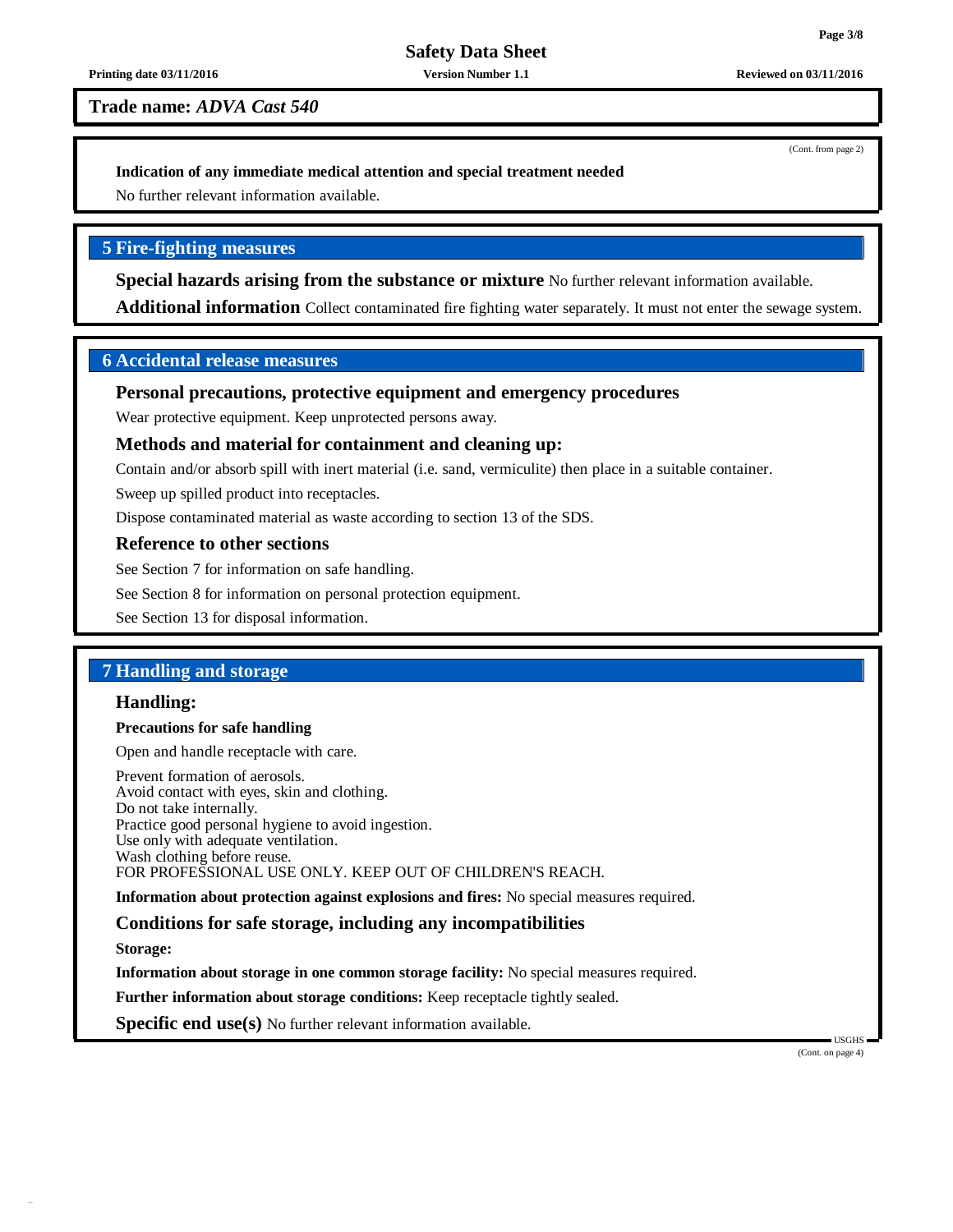**Printing date 03/11/2016 Version Number 1.1 Reviewed on 03/11/2016**

**Trade name:** *ADVA Cast 540*

(Cont. from page 3)

# **8 Exposure controls/personal protection**

**Additional information about design of technical systems:** No further data; see item 7.

#### **Control parameters**

#### **Components with limit values that require monitoring at the workplace:**

The product does not contain any relevant quantities of materials with critical values that have to be monitored at the workplace.

**Additional information:** The lists that were valid during the creation were used as basis.

#### **Exposure controls**

**Personal protective equipment:**

#### **General protective and hygienic measures:**

Avoid contact with the eyes and skin.

The usual precautionary measures for handling chemicals should be followed.

#### **Breathing equipment:**

Respiratory protection is not normally required. However, a chemical cartridge respirator with organic vapor cartridge and a prefilter for dusts/mists is required at or above the applicable exposure limits (consult exposure guidelines). If no limits exist, use an approved respirator whenever a vapor or mist is generated or if respiratory irritation occurs. Supplied air respirator (SCBA) is required at exposure levels above the capabilities of a chemical cartridge respirator.

#### **Protection of hands:**

Gloves should be worn to prevent skin contact and should be impermeable and resistant to the product. Rubber or other impervious gloves should be worn to prevent skin contact.

#### **Material of gloves**

Gloves should be worn to prevent skin contact and should be impermeable and resistant to the product.

#### **Eye protection:**



Safety glasses with side shield protection.

Safety glasses with side shields should be worn to prevent contact due to splashing. Under high vapor mist concentrations, tightly sealed goggles should be worn.



A face shield should also be worn if there is potential exposure to splash or spray.

#### **Body protection:**

Protective work clothing

Use personal protective equipment as required.

Take off contaminated clothing.

(Cont. on page 5)

USGHS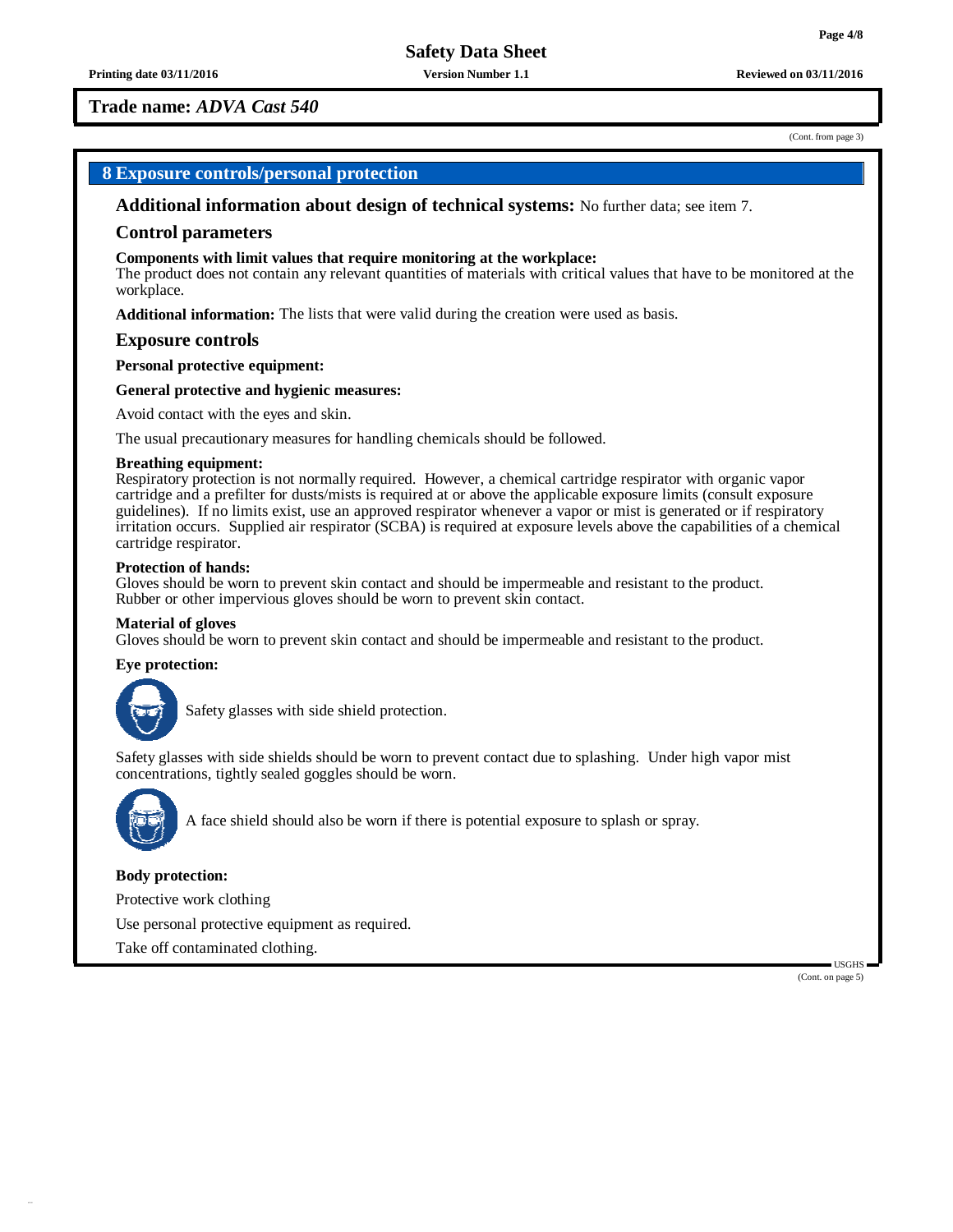# **Trade name:** *ADVA Cast 540*

|                                                                                                                                 | <b>9 Physical and chemical properties</b>                                                        |  |  |  |  |
|---------------------------------------------------------------------------------------------------------------------------------|--------------------------------------------------------------------------------------------------|--|--|--|--|
|                                                                                                                                 | Information on basic physical and chemical properties                                            |  |  |  |  |
| <b>General Information</b><br>Appearance:                                                                                       |                                                                                                  |  |  |  |  |
| Form:<br>Color:                                                                                                                 | Liquid<br>According to product specification                                                     |  |  |  |  |
| Odor:<br>Odor threshold:                                                                                                        | Characteristic<br>Not determined.                                                                |  |  |  |  |
| pH-value $(\sim)$ at 20 °C (68 °F):                                                                                             | 6                                                                                                |  |  |  |  |
| <b>Change in condition</b><br><b>Melting point/Melting range:</b><br><b>Boiling point/Boiling range:</b><br><b>Flash point:</b> | Undetermined.<br>Undetermined.<br>Not applicable.                                                |  |  |  |  |
| <b>Flammability (solid, gaseous):</b>                                                                                           | Not applicable.                                                                                  |  |  |  |  |
| <b>Decomposition temperature:</b><br>Auto igniting:<br>Danger of explosion:                                                     | Not determined.<br>Product is not selfigniting.<br>Product does not present an explosion hazard. |  |  |  |  |
| <b>Explosion limits:</b><br>Lower:<br><b>Upper:</b><br><b>VOC Content (max):</b>                                                | Not determined.<br>Not determined.<br>Not determined.                                            |  |  |  |  |
| Vapor pressure:<br>Density: $(\sim)$<br><b>Relative density</b><br>Vapor density<br><b>Evaporation</b> rate                     | Not determined.<br>Not determined.<br>Not determined.<br>Not determined.<br>Not determined.      |  |  |  |  |
| Solubility in / Miscibility with<br>Water:                                                                                      | Not miscible or difficult to mix.                                                                |  |  |  |  |
| Partition coefficient (n-octanol/water): Not determined.                                                                        |                                                                                                  |  |  |  |  |
| <b>Viscosity:</b><br>Dynamic:<br>Kinematic:<br>Molecular weight                                                                 | Not determined.<br>Not determined.<br>Not applicable.                                            |  |  |  |  |
| <b>Other information</b>                                                                                                        | No further relevant information available.                                                       |  |  |  |  |

# **10 Stability and reactivity**

**Reactivity** Stable under normal conditions.

**Chemical stability**

**Thermal decomposition:** No decomposition if used according to specifications.

**Conditions to avoid** No further relevant information available.

**Incompatible materials:** No further relevant information available.

**Hazardous decomposition products:** Carbon monoxide and carbon dioxide

**Additional information:** See section 7 for information on handling, storage and conditions to be avoided.

USGHS (Cont. on page 6)

(Cont. from page 4)

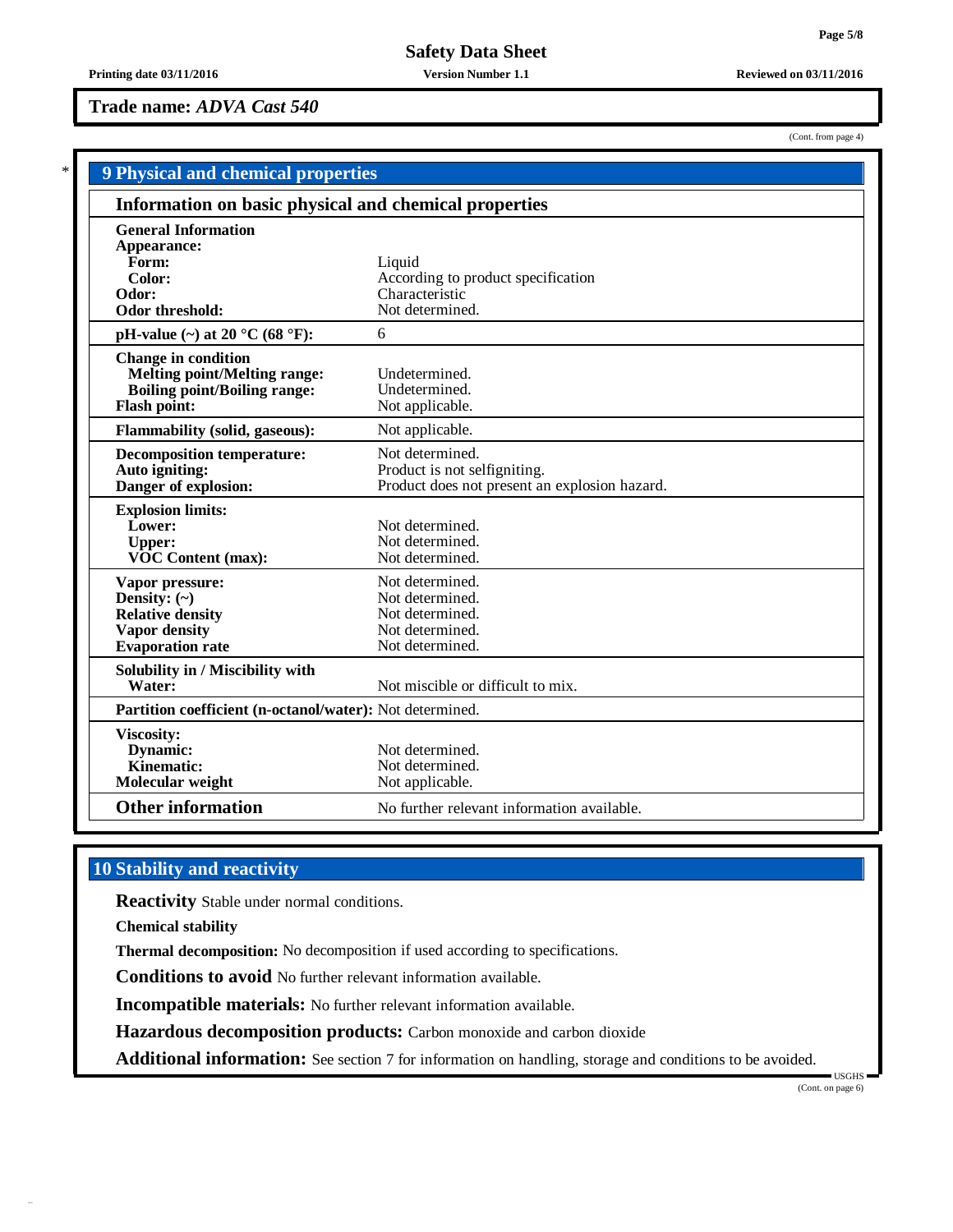**Trade name:** *ADVA Cast 540*

 $(C_{\text{opt}} \text{ from } \text{pose } 5)$ 

| (Com. nom page $J$ )                                                                                                                                                     |  |
|--------------------------------------------------------------------------------------------------------------------------------------------------------------------------|--|
| <b>11 Toxicological information</b>                                                                                                                                      |  |
| <b>Information on toxicological effects</b>                                                                                                                              |  |
| <b>Acute toxicity:</b>                                                                                                                                                   |  |
| <b>Primary irritant effect:</b>                                                                                                                                          |  |
| on the skin: No irritating effect expected                                                                                                                               |  |
| on the eye: No irritating effect expected                                                                                                                                |  |
| inhalation: No irritating effect expected                                                                                                                                |  |
| <b>Ingestion:</b>                                                                                                                                                        |  |
| <b>Sensitization:</b> Sensitization possible through skin contact.                                                                                                       |  |
| <b>Additional toxicological information:</b>                                                                                                                             |  |
| <b>Carcinogenic categories</b>                                                                                                                                           |  |
| <b>IARC (International Agency for Research on Cancer) Human Carcinogenicity:</b><br>Group 1- Positive, Group 2A- Probable, Group 2B- Possible, Group 3- Not Classifiable |  |
| None of the ingredients is listed.                                                                                                                                       |  |
| <b>NTP (National Toxicology Program)</b><br>K-Known to be carcinogenic, R-May reasonably be anticipated to be carcinogenic                                               |  |
| None of the ingredients is listed.                                                                                                                                       |  |
| <b>OSHA-Ca (Occupational Safety &amp; Health Administration)</b>                                                                                                         |  |
| None of the ingredients is listed.                                                                                                                                       |  |

# **12 Ecological information**

**Toxicity**

**Aquatic toxicity:** No further relevant information available.

**Persistence and degradability** No further relevant information available.

## **Behavior in environmental systems:**

**Bioaccumulative potential** No further relevant information available.

**Mobility in soil** No further relevant information available.

# **Additional ecological information:**

**General notes:** Not known to be hazardous to water.

# **Results of PBT and vPvB assessment**

**PBT:** Not applicable. **vPvB:** Not applicable.

**Other adverse effects** No further relevant information available.

# **13 Disposal considerations**

**Waste treatment methods** Comply with Federal, State and local regulations.

(Cont. on page 7) USGHS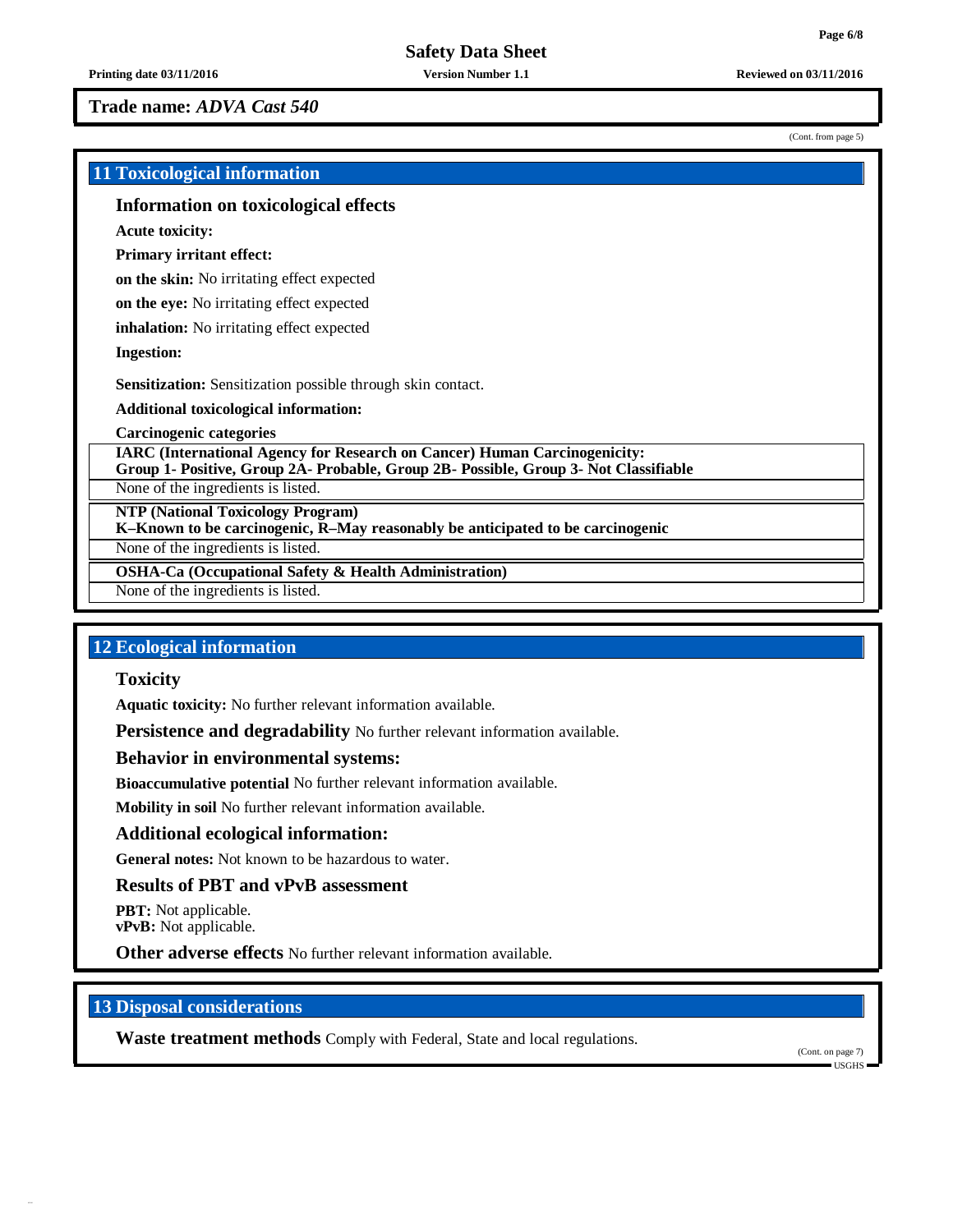**Safety Data Sheet**

**Printing date 03/11/2016 Version Number 1.1 Reviewed on 03/11/2016**

**Trade name:** *ADVA Cast 540*

(Cont. from page 6)

# **Recommendation:**



Must not be disposed of together with household garbage. Do not allow product to reach sewage system.

# **Uncleaned packagings:**

**Recommendation:** Disposal must be made according to official regulations.

| <b>14 Transport information</b>                           |                                                                                                          |
|-----------------------------------------------------------|----------------------------------------------------------------------------------------------------------|
| <b>UN-Number</b><br>DOT, ADR, ADN, IMDG, IATA             | Not applicable.                                                                                          |
| UN proper shipping name<br>DOT, ADR, ADN, IMDG, IATA      | Not applicable.                                                                                          |
| <b>Transport hazard class(es)</b>                         |                                                                                                          |
| DOT, ADR, ADN, IMDG, IATA<br><b>Class</b>                 | Not applicable.                                                                                          |
| <b>Packing group</b><br>DOT, ADR, IMDG, IATA              | Not applicable.                                                                                          |
| <b>Environmental hazards:</b><br><b>Marine pollutant:</b> | N <sub>0</sub>                                                                                           |
| <b>Special precautions for user</b>                       | Not applicable.                                                                                          |
|                                                           | Transport/Additional information: Not classified as a dangerous good for transport by road, rail or air. |
| <b>DOT</b><br><b>Remarks:</b>                             | Not Regulated.                                                                                           |
| <b>UN</b> "Model Regulation":                             | Not applicable.                                                                                          |

# \* **15 Regulatory information**

| <b>SARA (Superfund Amendments and Reauthorization Act)</b>                      |                |                                                                                              |                   |  |  |
|---------------------------------------------------------------------------------|----------------|----------------------------------------------------------------------------------------------|-------------------|--|--|
| Section 302/304 (extremely hazardous substances):                               |                |                                                                                              |                   |  |  |
| None of the ingredients is listed.                                              |                |                                                                                              |                   |  |  |
|                                                                                 |                | Section 313 Reportable Ingredients (Chemicals present below reporting threshold are exempt): |                   |  |  |
| None of the ingredients is listed.                                              |                |                                                                                              |                   |  |  |
| <b>SARA Section 312/Tier I &amp; II Hazard Categories:</b>                      |                |                                                                                              |                   |  |  |
| Health Immediate (acute)                                                        | <b>Yes</b>     |                                                                                              |                   |  |  |
| Health Delayed (chronic)                                                        | N <sub>0</sub> |                                                                                              |                   |  |  |
| Flammable                                                                       | N <sub>0</sub> |                                                                                              |                   |  |  |
| Reactive                                                                        | N <sub>0</sub> |                                                                                              |                   |  |  |
| Pressure                                                                        | No.            |                                                                                              |                   |  |  |
| <b>North America Chemical Inventory Status</b>                                  |                |                                                                                              |                   |  |  |
| <b>TSCA (Toxic Substances Control Act - United States):</b>                     |                |                                                                                              |                   |  |  |
| All ingredients are listed or exempt from listing unless otherwise noted below. |                |                                                                                              |                   |  |  |
|                                                                                 |                |                                                                                              | (Cont. on page 8) |  |  |
|                                                                                 |                |                                                                                              | $-$ USGHS $-$     |  |  |